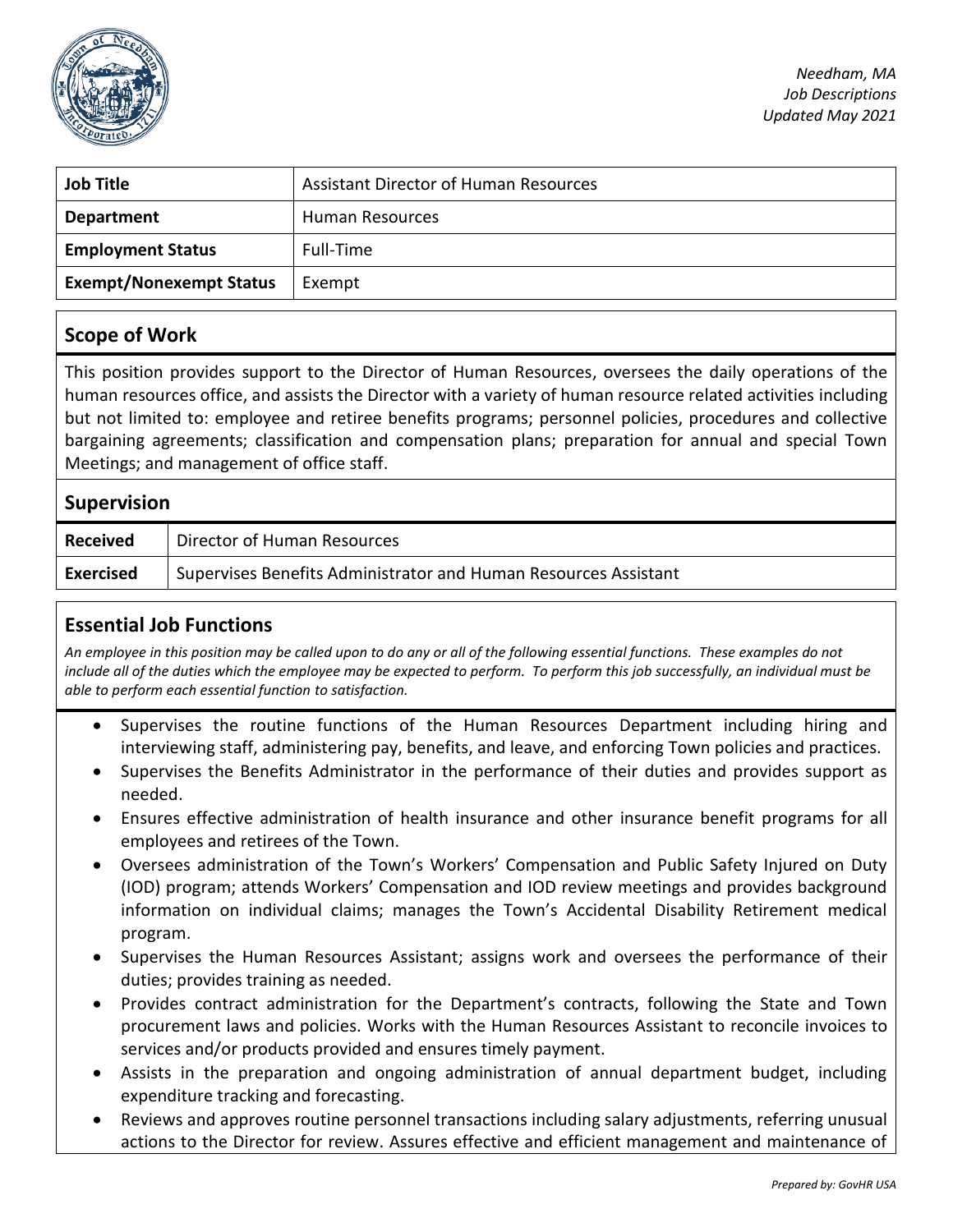personnel transactions within the Town's Enterprise Resource Planning (ERP) system for Town employees.

- Administers the drug testing policies and procedures, including the maintenance of applicable records to Federal standards regarding commercial drivers' licenses; liaison with the TPA, testing provider, the department and the Substance Abuse Professional, as required. Assists department supervisors in policy interpretation, particularly with random and follow-up testing.
- Works with unions, management, and employees to develop safety policies and procedures and to maintain a safe, secure, productive and positive work environment.
- Coordinates training offerings to all departments; researches Town needs and recommends training plans to the Director; implements approved trainings.
- Monitors and reviews current classification and compensation plans and recommends changes as necessary; assists the Director with revising and maintaining job descriptions.
- Develops, recommends and implements new policies, procedures, resources and office systems to improve the efficiency of Department operations.
- Assists with other personnel activities and special projects such as counseling and assisting department managers and supervisors on policies and procedures; interpreting and complying with collective bargaining agreements; researching new benefits programs; monitoring benefits expenses; etc.
- Assists the Director in conducting or overseeing investigations into claims of harassment, discrimination, or other allegations by employees or towards employees.
- Assists the Department's labor relations functions, including providing input for future negotiation issues; costing out potential and final collective bargaining options; researching management and union proposals; and integrating memorandum of agreement into successor collective bargaining agreements.
- Provides professional staff assistance and support to the Director as needed.
- Assists in the committee, commission or board liaison activities of the Director such as preparation of agenda and compilation of information, correspondence and research; attends meetings as needed.
- Attends professional development opportunities including trainings, seminars, workshops and courses with the approval of the Director.
- Provides effective and efficient customer service and promotes and maintains responsive community relations.
- Follows safe work practices.

## **Other Job Functions**

• Performs related duties as assigned.

### **Requirements of Work**

Graduation from a college or university with a Bachelor's Degree in Human Resources Management, Business Management, Public Administration, or related field, supplemented by at least 4 years of experience in human resources or progressively responsible experience in a related field preferably in a local or state government setting, including supervisory experience, either direct or functional.